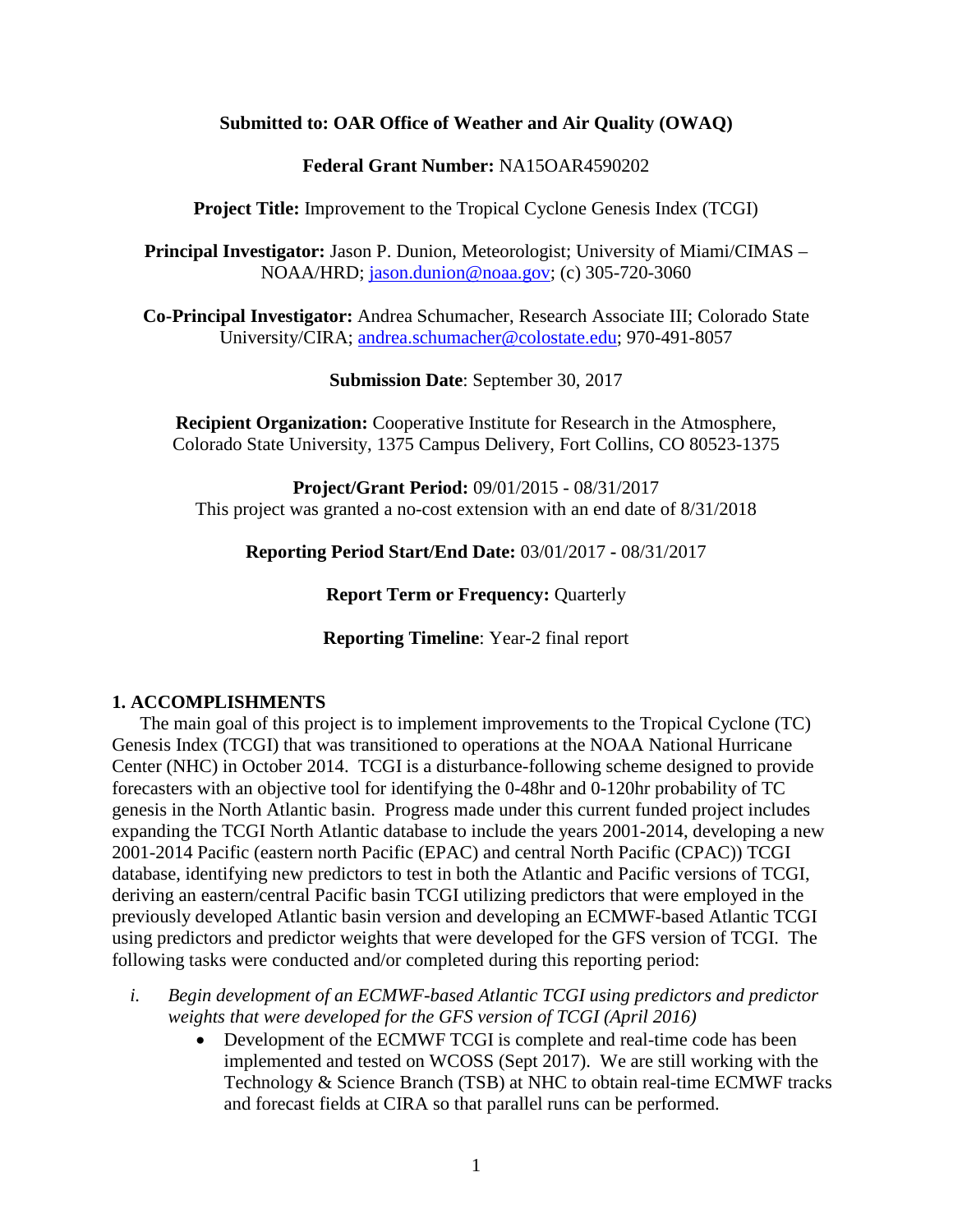- *ii. Begin sensitivity testing for optimal combinations of Atlantic and Pacific TCGI predictors- GFS version (June-November 2016)* 
	- New TCGI predictors using the 2001-2014 Atlantic and Pacific datasets were tested alongside ~60 other previously tested predictors. Sensitivity tests included WWLLN lightning data, Tropical Overshooting Tops (only available in the Atlantic), and several GFS-based predictors: (1) relative humidity (850-600 hPa and 1000-925 hPa), (2) moisture convergence at 850 hPa, (3) vertical wind shear magnitude and direction for the 850-500 hPa layer, (4) generalized vertical wind shear from 1000-100 hPa, and (5) vorticity x divergence at 850 hPa.
	- All area-averaged predictors were calculated using the original TCGI 0-500 km predictor search radius, as well as several smaller search radii: 0-200, 0-300, and 0-400 km. Although dependent dataset tests indicated that smaller search radii were increasingly skillful, simulated real-time tests for 2011-2016 showed that smaller search radii, in fact, produce increasingly less skillful TCGI forecasts. This discrepancy likely relates to the fact that the dependent test benefitted "perfect prog" forecasts (i.e. tropical disturbance positions were known throughout the storm lifecycle), which is not representative of real-time operations. The 2011-2016 simulated real-time tests suggest that track forecast uncertainty inherent in weak tropical disturbances is significant and requires the use of 0-500 km search radii for both 0-48 and 0-120 hr TCGI forecasts.
	- Sensitivity tests were conducted to identify the optimal combination of predictors for the expanded version of the Atlantic TCGI and new Pacific TCGI. These 6 optimal predictors calculated using the 0-500 km search radius are highlighted in Fig. 1 and will be used for both the Atlantic and Pacific versions of TCGI. Figure 2 shows the cross-validated Brier Skill Score for the new Atlantic and Pacific versions of TCGI derived from the 2001-2014 TCGI invest database.



Fig. 1: Relative predictor weights for the new 2001-2014 Atlantic (left) and Pacific (right) versions of TCGI. The 0-48 hr predictor weights are shown in blue (Atlantic TCGI) and green (Pacific TCGI) and the 0-120 hr predictor weights are shown in red (Atlantic TCGI) and orange (Pacific TCGI). Predictors include: 850 hPa divergence (DVG), 850 hPa relative vorticity (Rel Vor), Dvorak T-number (TNum), 200-850 hPa vertical wind shear (Shear), 600-850 hPa relative humidity (RH), and GOES water vapor pixels  $\langle -40^{\circ}$ C (GOES IR). Predictor weights were derived using 0-500 km search radii.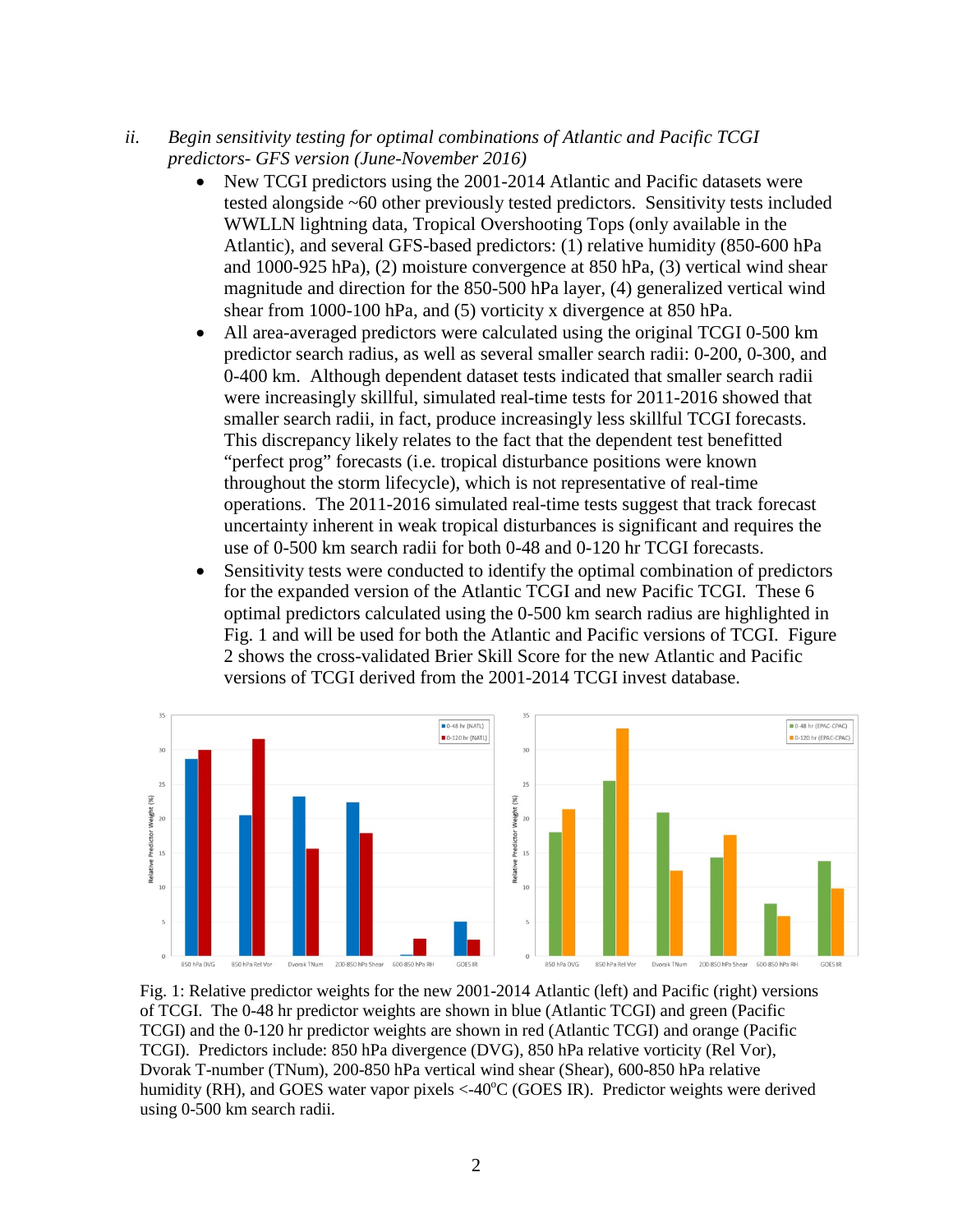

Fig. 2: Cross-validated Brier Skill Score (relatively to climatology) for the new Atlantic and Pacific versions of TCGI based on the 2001-2014 TCGI invest database.

- *iii. Perform real-time tests of 0-48 and 0-120 h Atlantic and Pacific TCGI (GFS version) on NESDIS computers at CIRA with output being made available online at (May-August 2017): http://rammb.cira.colostate.edu/realtime\_data/nhc/tcgi/*
	- The new Atlantic and Pacific versions of TCGI have been running in real-time at CIRA through the 2017 season. Output has been available online at: [http://rammb.cira.colostate.edu/projects/tc\\_genesis/](http://rammb.cira.colostate.edu/projects/tc_genesis/)
- *iv. Perform real-time tests of 0-48 and 0-120 h Atlantic and Pacific TCGI (ECMWF version) at NHC (requires computing and IT support from NHC) (May-August 2017)*
	- Real-time tests of the ECMWF TCGI were conducted during Co-PI Schumacher's visit to NHC from 8/28-9/1 2017. The ECMWF TCGI was set up to run right after the GFS version finishes, with output files named: YYMMDDHH{bas}YY\_tcgie.txt. After this visit, a small script error was found by Co-PI Schumacher that is preventing the ECMWF files from being created since 9/1/17. Co-PI Schumacher will fix this bug during her next scheduled visit to NHC in November 2017.
- *v. Finish development/evaluation of prototype ECMWF-based Atlantic TCGI (May-August 2017)*
	- See item *iv* above.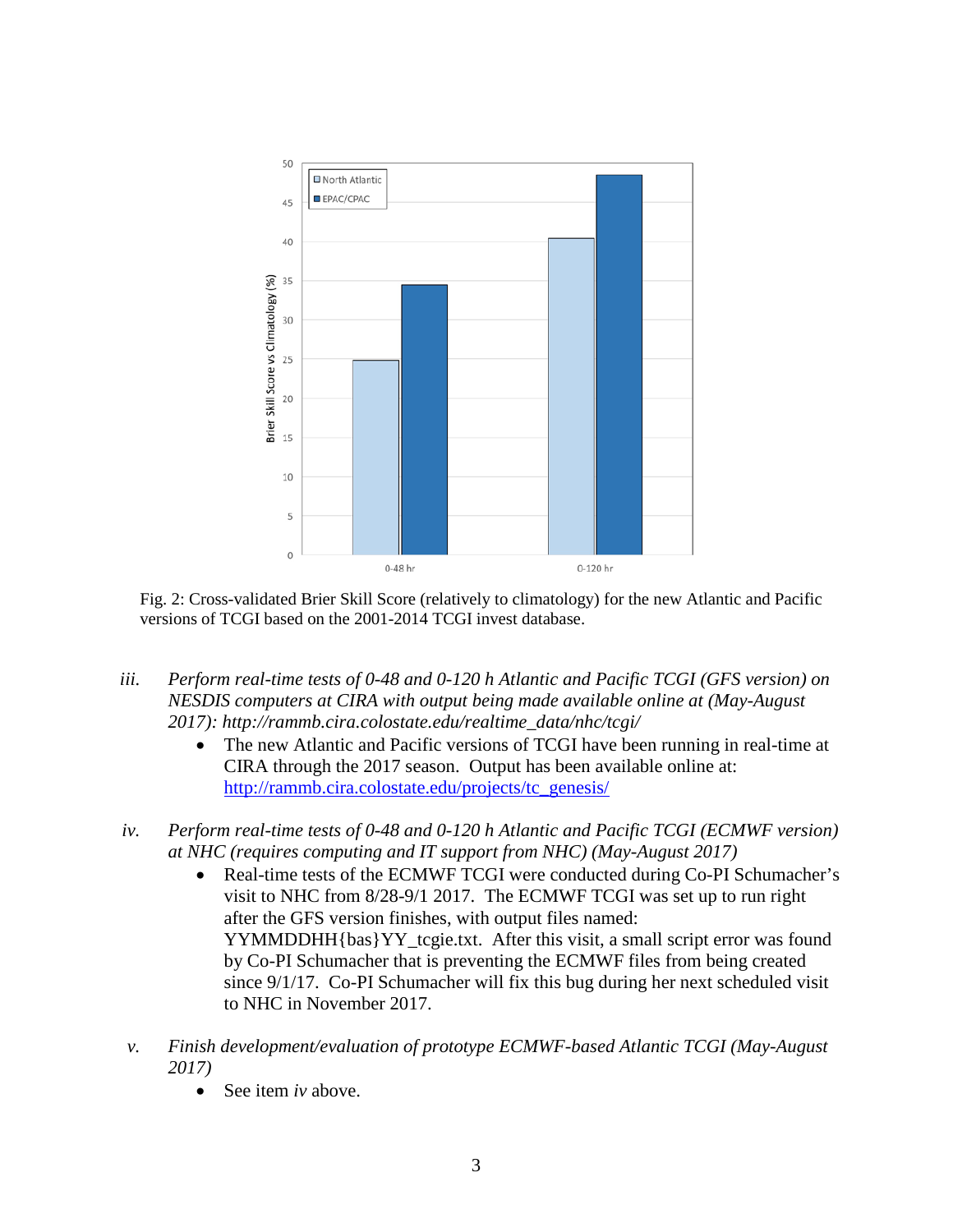- *vi. Work with IT personnel at NOAA NHC to establish a means to more efficiently access real-time NOAA TAFB Dvorak fix information. This will help ensure increased reliability of real-time TCGI forecasts for use by NHC forecasters (May-August 2017).* 
	- The new Atlantic and Pacific versions of TCGI now use NOAA TAFB Dvorak fix files instead of fixes from the f-decks. Since this change was put into place, TCGI runs have been much more timely and consistent. This improvement was implemented for TCGI on WCOSS and the parallel TCGI being run at CIRA.
- *vii. Final code for running both the Atlantic and Pacific versions of TCGI on operational NCEP computers will be provided to NHC/NCEP IT personnel if the project is accepted for operational transition (August 2017).*
	- Atlantic and N.E. Pacific versions of the updated GFS-based TCGI and the new ECMWF-based TCGI are running in a quasi-production environment on WCOSS. A few minor bug fixes need to be implemented during A. Schumacher's next visit to NHC (November 2017) based on product feedback gathered since the last updates made in September 2017.

Deliverables *ii*, *iii*, and *vi* have been completed. Deliverables *i*, *iv*, *v*, and *vii* are nearing completion and will be carried out during the approved no-cost extension period of this project. We anticipate that all deliverables will be completed by the end of the calendar year 2017.

# **2. PRODUCTS**

Efforts related to this project's current reporting period have produced the following:

- a. Conference Papers & Presentations
	- Dunion, J.P., J. Kaplan, A.B. Schumacher, J. Cossuth, K.D. Musgrave, and P. Leighton, 2017: Improvements to the Tropical Cyclone Genesis Index (TCGI). *71st Tropical Cyclone Operations and Research Forum*, Miami, FL, Office of Fed. Coord. For Meteor. Services and Supporting Research, NOAA. <http://www.ofcm.gov/meetings/TCORF/tcorf.htm>
	- Dunion, J.P., J. Kaplan, A. B. Schumacher, J. Cossuth, K.D. Musgrave, and P. Leighton, 2016: The Tropical Cyclone Genesis Index (TCGI), *32nd Amer. Meteor. Soc. Conf. on Hurricanes and Tropical Meteor.,* San Juan, Puerto Rico. <https://ams.confex.com/ams/32Hurr/webprogram/start.html>
- b. Real-Time TCGI Website (hosted by the Colorado State University-CIRA):
	- [http://rammb.cira.colostate.edu/projects/tc\\_genesis/](http://rammb.cira.colostate.edu/projects/tc_genesis/)
- c. 2001-2014 Tropical Disturbance Database for the Atlantic and Pacific
	- An updated tropical disturbance database for the North Atlantic spanning the years 2001-2014 has been developed under this project.
	- A new tropical disturbance database for the central and eastern North Pacific spanning the years 2001-2014 has been developed under this project.
- d. Software for Analyzing Tropical Cyclone Genesis in Atlantic and Pacific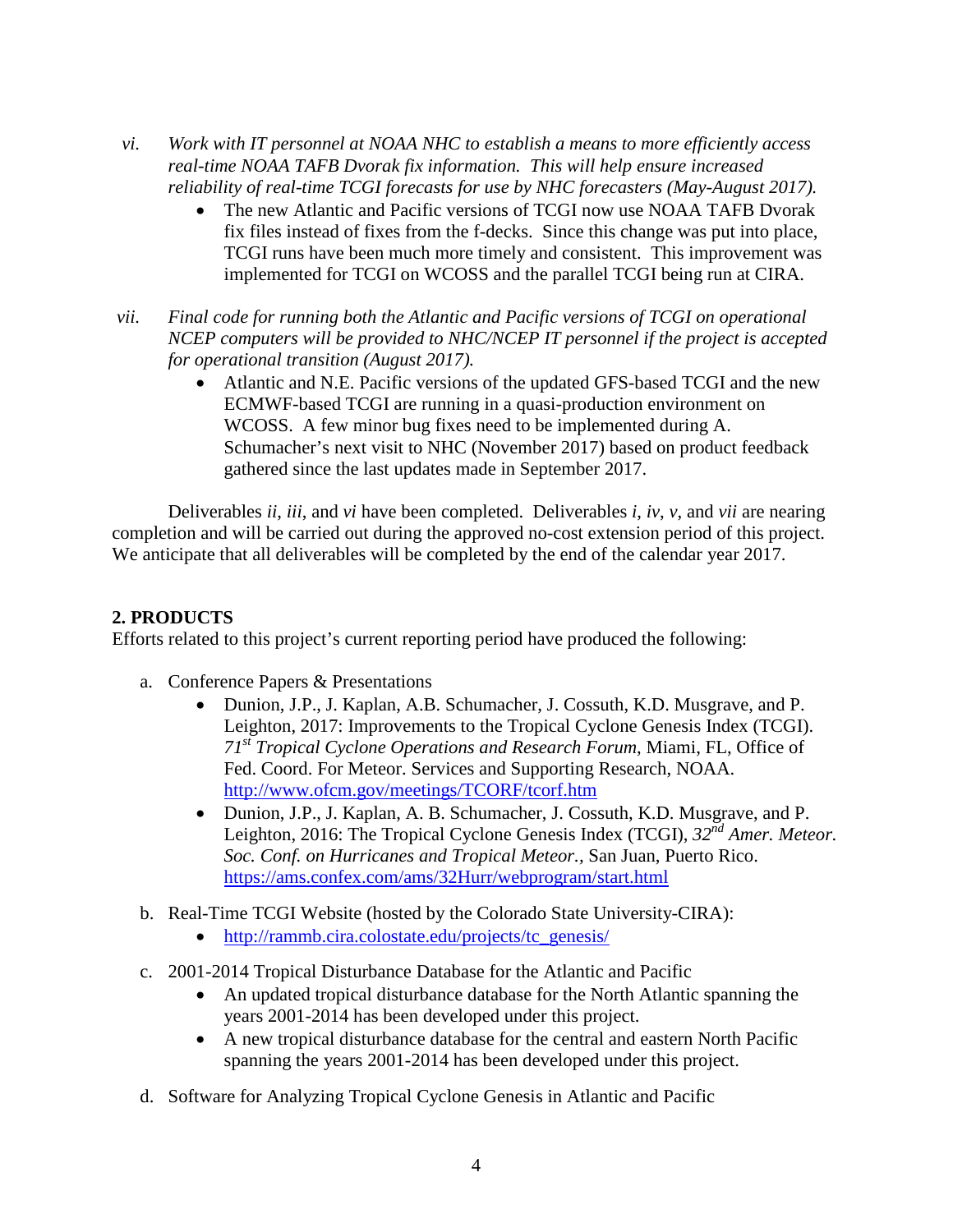- New software has been developed to analyze important tropical cyclone inner core and environmental predictors for forecasting tropical cyclone genesis.
- Algorithms have been developed to analyze the 2001-2014 Atlantic and Pacific databases and have be incorporated into the upgraded (new) TCGI for the Atlantic (Pacific).

### **3. PARTICIPANTS & OTHER COLLABORATING ORGANIZATIONS**

The following team members have contributed to this project (no changes to senior/key project personnel has occurred since the last reporting period and only the personnel and institutions listed below have been involved in the project during this reporting period): **PI:**

Jason Dunion, University of Miami/CIMAS – NOAA/AOML/HRD, [jason.dunion@noaa.gov](mailto:jason.dunion@noaa.gov) **Co-PIs:**

John Kaplan, NOAA/AOML/Hurricane Research Division, [john.kaplan@noaa.gov](mailto:john.kaplan@noaa.gov) Andrea Schumacher, Colorado State University/CIRA, [schumacher@cira.colostate.edu](mailto:schumacher@cira.colostate.edu) Joshua Cossuth, Naval Research Laboratory-Monterey, [Joshua.Cossuth.ctr@nrlmry.navy.mil](mailto:Joshua.Cossuth.ctr@nrlmry.navy.mil)

### **Co-Is:**

Paul Leighton, NOAA/AOML/Hurricane Research Division, [paul.leighton@noaa.gov](mailto:paul.leighton@noaa.gov) Kate Musgrave, Colorado State University/CIRA, [Kate.Musgrave@colostate.edu](mailto:Kate.Musgrave@colostate.edu)

The following lists the tasks outlined in Sec. 1 and the project team members who contributed to those efforts:

- Task i: Co-PI Schumacher and Co-I Musgrave
- Task ii: PI Dunion and Co-PI Kaplan
- Task iii: Co-PI Schumacher and Co-I Musgrave
- Task iv: Co-PI Schumacher
- Task vi: Co-PI Schumacher and Co-I Musgrave
- Task vii: Co-PI Schumacher

### **4. IMPACT**

This project is in the developmental year-2 phase the important NOAA-identified impacts for this reporting period do not apply. None of this project's awarded budget has been spent in a foreign country.

### **5. CHANGES/PROBLEMS**

No changes to the methodology and approach for this project have been made for this reporting period. The project budget is on track and future changes are not anticipated. A few of the project timelines require assistance from TSB IT personnel at NHC and were delayed. A nocost extension was requested and approved to allow extra time for these final deliverables to be completed.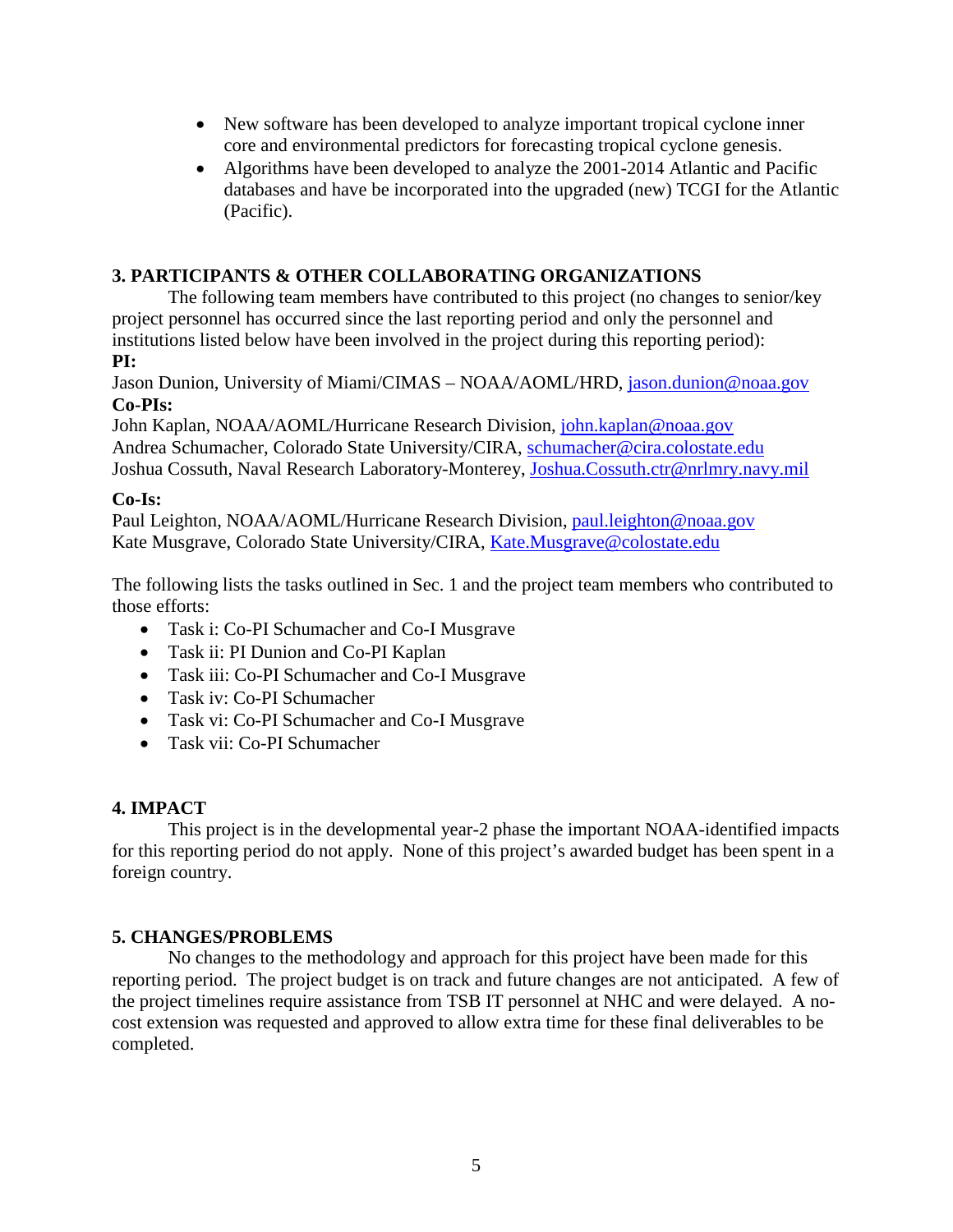### **6. SPECIAL REPORTING REQUIREMENTS**

The readiness level for this reporting period is estimated to be RL5 to RL6. Upcoming efforts in fall 2017 will elevate the project to RL7 to RL8. The following outlines test plans for this USWRP-supported testbed project:

- *I. What concepts/techniques will be tested? What is the scope of testing (what will be tested, what won't be tested)?*
	- TC genesis forecasts from the new GFS model-based Atlantic and Pacific versions of TCGI are being tested in real-time on the NOAA/NCEP WCOSS computer.
	- TC genesis forecasts from the new ECMWF model-based Atlantic and Pacific versions of TCGI will be tested in real-time on the NOAA/NCEP WCOSS computer.
- *II. How will they be tested? What tasks (processes and procedures) and activities will be performed, what preparatory work has to happen to make it ready for testing, and what will occur during the experimental testing?*
	- The new Atlantic and Pacific versions of TCGI are being run in a parallel realtime mode to the current operational version of TCGI. The computer code for the new TCGI has also been installed on WCOSS and is running in real-time.
- *III. When will it be tested? What are schedules and milestones for all tasks described in section II that need to occur leading up to testing, during testing, and after testing?*
	- Testing and evaluation of the new TCGI code has been conducted since the beginning of the 2017 Atlantic hurricane season.
- *IV. Where will it be tested? Will it be done at the PI location or a NOAA location?*
	- The new TCGI is being run in parallel on both the NOAA/NCEP WCOSS computer and on servers at the Cooperative Institute for Research in the Atmosphere. Project personnel are testing and evaluating TCGI on both computing systems.
- *V. Who are the key stakeholders involved in testing (PIs, testbed support staff, testbed manager, forecasters, etc.)? Briefly what are their roles and responsibilities?*
	- The entire project team is involved in testing and evaluating the new TCGI. Feedback from this project's NHC points of contact have also been vital and they have been included during the ongoing testing and evaluation process. Some support/input from IT personnel at NOAA NHC has been and still is required to ensure that the ECMWF model data is available in real-time for use in the ECMWF-based Atlantic TCGI.
- *VI. What testing resources will be needed from each participant (hardware, software, data flow, internet connectivity, office space, video teleconferencing, etc.), and who will provide them?*
	- Continued access to the NOAA/NCEP WCOSS system will be required.